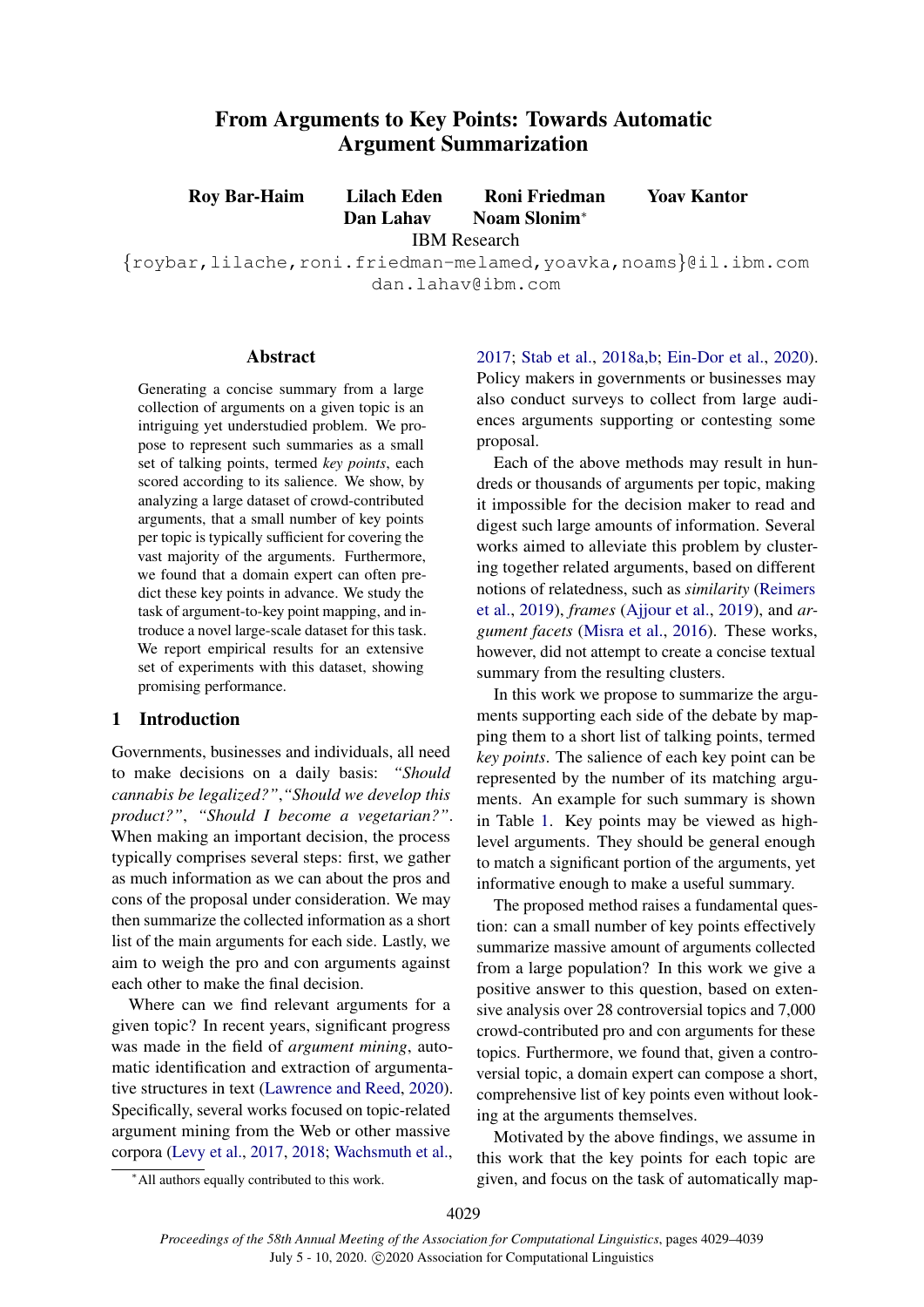<span id="page-1-0"></span>

| Homeschooling should be banned                                                                          | #Args |
|---------------------------------------------------------------------------------------------------------|-------|
| Pro                                                                                                     |       |
| Mainstream schools are essential to develop social skills.                                              | 61    |
| Parents are not qualified as teachers.                                                                  | 20    |
| Homeschools cannot be regulated/standardized.                                                           | 15    |
| Mainstream schools are of higher educational quality.                                                   | 9     |
| Con                                                                                                     |       |
| Parents should be permitted to choose the education of their children.                                  | 28    |
| Homeschooling is often the best option for catering for the needs of exceptional/religious/ill/disabled | 25    |
| students.                                                                                               |       |
| Homeschools can be personalized to the child's pace/needs.                                              | 21    |
| Mainstream schools have a lot of violence/bullying.                                                     | 21    |
| The home is a good learning environment.                                                                |       |
| Parents will have more ability to pay-attention/educate their child.                                    |       |

Table 1: A sample key point-based summary, extracted from our ArgKP dataset.

ping arguments to these key points. This setting may be viewed as an intermediate step towards fully automatic argument summarization, but also as a valuable setting by itself: argument-to-key point mapping allows measuring the distribution of key points in a massive collection of arguments. It also allows interactive exploration of large argument collections, where key points serve as queries for retrieving matching arguments. In addition, it can be used for novelty detection - identifying unexpected arguments that do not match presupposed key points.

We develop the *ArgKP* dataset for the argumentto-keypoint mapping task, comprising about 24,000 *(argument, key point)* pairs labeled as matching/non matching.<sup>[1](#page-1-1)</sup> To the best of our knowledge, this is the first dataset for this task. As discussed in the next section in more detail, our dataset is also much larger and far more comprehensive than datasets developed for related tasks such as mapping posts or comments in online debates to *reasons* or *arguments* [\(Hasan and Ng,](#page-9-5) [2014;](#page-9-5) Boltužić and Šnajder, [2014\)](#page-9-6).

We report empirical results for an extensive set of supervised and unsupervised configurations, achieving promising results.

The main contributions of this work are:

1. We demonstrate, through extensive data annotation and analysis over a variety of topics, the feasibility and effectiveness of summarizing a large set of arguments collected from a large audience by mapping them to a small set of key points.

- 2. We develop the first large-scale dataset for the task of argument-to-key point mapping.
- 3. We perform empirical evaluation and analysis of a variety of classification methods for the above task.

### 2 Related Work

#### 2.1 Argument Mining

The starting point for the current work is a collection of pro and con arguments for a given topic. As previously mentioned, these arguments may be collected from a large audience by conducting a survey, or mined automatically from text.

Some of the previous work on argument mining focused on specific domains such as legal documents [\(Moens et al.,](#page-9-7) [2007;](#page-9-7) [Wyner et al.,](#page-10-4) [2010\)](#page-10-4), student essays [\(Stab and Gurevych,](#page-10-5) [2017;](#page-10-5) [Persing](#page-10-6) [and Ng,](#page-10-6) [2016\)](#page-10-6), and user comments on proposed regulations [\(Park and Cardie,](#page-10-7) [2014\)](#page-10-7).

Mining arguments and argument components for a given topic (also known as *context*) has been a prominent line of research in argument mining. [Levy et al.](#page-9-8) [\(2014\)](#page-9-8) introduced the task of context-dependent claim detection in a collection of Wikipedia articles, and [Rinott et al.](#page-10-8) [\(2015\)](#page-10-8) did the same for context-dependent evidence detection. More recently, several works focused on topic-related argument mining from the Web or other massive corpora [\(Levy et al.,](#page-9-1) [2017,](#page-9-1) [2018;](#page-9-2) [Wachsmuth et al.,](#page-10-0) [2017;](#page-10-0) [Stab et al.,](#page-10-1) [2018a,](#page-10-1)[b;](#page-10-2) [Ein-](#page-9-3)[Dor et al.,](#page-9-3) [2020\)](#page-9-3).

Stance classification of extracted arguments can be performed as a separate step [\(Bar-Haim et al.,](#page-8-1) [2017\)](#page-8-1) or jointly with argument detection, as a three-way classification (pro argument/con argument/none), as done by [Stab et al.](#page-10-2) [\(2018b\)](#page-10-2).

<span id="page-1-1"></span><sup>&</sup>lt;sup>1</sup>The dataset is available at [https://www.research.](https://www.research.ibm.com/haifa/dept/vst/debating_data.shtml) [ibm.com/haifa/dept/vst/debating\\_data.](https://www.research.ibm.com/haifa/dept/vst/debating_data.shtml) [shtml](https://www.research.ibm.com/haifa/dept/vst/debating_data.shtml)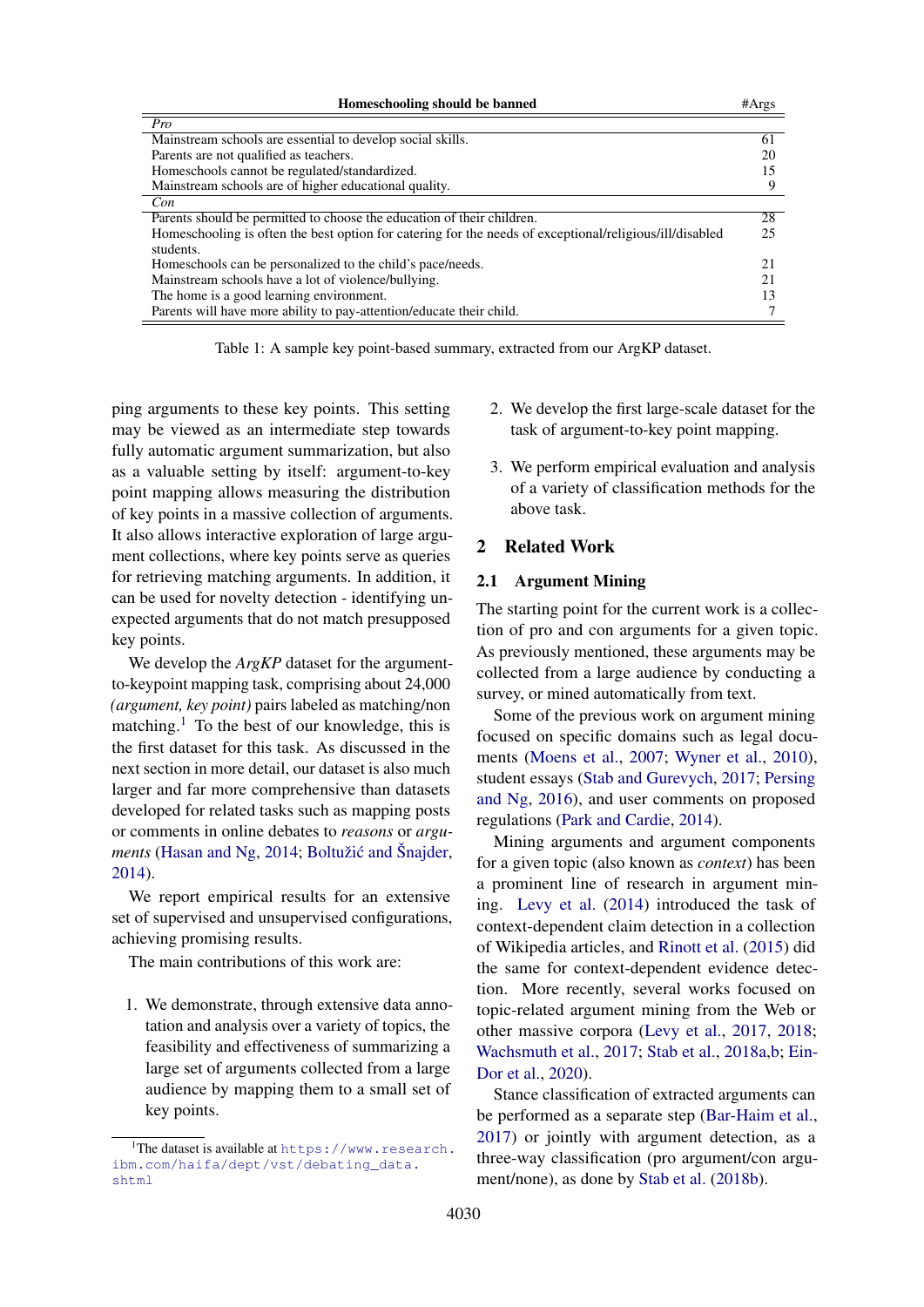### <span id="page-2-3"></span>2.2 Argument Clustering and Summarization

Several works have focused on identifying pairs of similar arguments, or clustering similar arguments together. [Ajjour et al.](#page-8-0) [\(2019\)](#page-8-0) addressed the task of splitting a set of arguments into a set of nonoverlapping *frames* such as *Economics*, *Environment* and *Politics*. [Reimers et al.](#page-10-3) [\(2019\)](#page-10-3) classified argument pairs as similar/dissimilar. [Misra et al.](#page-9-4) [\(2016\)](#page-9-4) aimed to detect argument pairs that are assumed to share the same *argument facet*, which is similar to our notion of *key points*. However, they did not attempt to explicitly identify or generate these facets, which remained implicit, but rather focused on detecting similarity between argument pairs. In contrast to these works, we directly map arguments to key points.

[Egan et al.](#page-9-9) [\(2016\)](#page-9-9) proposed to summarize argumentative discussions through the extraction of salient "points", where each point is a verb and its syntactic arguments. Applying their unsupervised method to online political debates showed significant improvement over a baseline extractive summarizer, according to human evaluation. While the current work also aims to summarize argumentative content via concise points, our goal is not to extract these points but to accurately map arguments to given points. Our main challenge is to identify the various ways in which the meaning of a point is conveyed in different arguments. The method employed by [Egan et al.](#page-9-9) only matches arguments with the same *signature* - the same verb, subject and object dependency nodes, hence its ability to capture such variability is limited.

The line of work that seems most similar to ours is of [Hasan and Ng](#page-9-5)  $(2014)$ , Boltužić and Šnajder [\(2014\)](#page-9-6) and [Naderi](#page-9-10) [\(2016\)](#page-9-10). [Hasan and Ng](#page-9-5) classified posts and individual sentences from online debates into a closed set of *reasons*, composed manually for each topic. Boltužić and [Snajder](#page-9-6) mapped comments from one debating website (*ProCon.org*) to arguments taken from another debating website (*iDebate.org*). [Naderi](#page-9-10) [\(2016\)](#page-9-10) addressed a similar task: she used part of the Boltužić and Šnajder corpus as training data for an SVM classifier, which was then tested on sentences and paragraphs from same-sex marriage debates in the Canadian Parliament, annotated with the same set of arguments.

Our work differs from these works in several respects. First, we deal with crowd-contributed arguments, taken from the dataset of [Gretz et al.](#page-9-11) [\(2020\)](#page-9-11)

while these works dealt with posts or comments in debate forums, and parliamentary debates. Second, the dataset developed in this work is far more exten-sive, covering [2](#page-2-0)8 topics and over  $6,500$  arguments<sup>2</sup>, as compared to 2-4 topics in the datasets of Boltužić and Šnajder and [Hasan and Ng,](#page-9-5) respectively. This allows us to perform a comprehensive analysis on the feasibility and effectiveness of argument-to-key point mapping over a variety of topics, which has not been possible with previous datasets. Lastly, while [Hasan and Ng](#page-9-5) only perform within-topic classification, where the classifier is trained and tested on the same topic, we address the far more challenging task of cross-topic classification. Boltužić and Šnajder experimented with both within-topic and cross-topic classification, however they used a limited amount of data for training and testing: two topics, with less than 200 comments per topic.

Finally, we point out the similarity between the argument/key point relation and the text/hypothesis relation in *textual entailment*, also known as *natural language inference (NLI)* [\(Dagan et al.,](#page-9-12) [2013\)](#page-9-12). Indeed, Boltužić and Šnajder [\(2014\)](#page-9-6) used textual entailment as part of their experiments, following the earlier work of [Cabrio and Villata](#page-9-13) [\(2013\)](#page-9-13), who used textual entailment to detect support/attack relations between arguments.

### 3 Data

#### <span id="page-2-2"></span>3.1 Arguments and Key Points

As a source of arguments for this work we have used the publicly available IBM-Rank-30k dataset [\(Gretz et al.,](#page-9-11) [2020\)](#page-9-11). This dataset contains around 30K crowd-sourced arguments, annotated for polarity and point-wise quality. The arguments were collected with strict length limitations, accompanied by extensive quality control measures. Out of the 71 controversial topics in this dataset, we selected the subset of 28 topics for which a corresponding motion exists in the *Debatabase* repository of the *iDebate* website<sup>[3](#page-2-1)</sup>. This requirement guaranteed that the selected topics were of high general interest.

We filtered arguments of low quality (below 0.5) and unclear polarity (below 0.6), to ensure sufficient argument quality in the downstream analysis. We randomly sampled 250 arguments per topic

<span id="page-2-0"></span> $2$ As detailed in the next section, a few hundreds of arguments out of the initial 7,000 were filtered in the process of constructing the dataset.

<span id="page-2-1"></span><sup>3</sup><https://idebate.org/debatabase>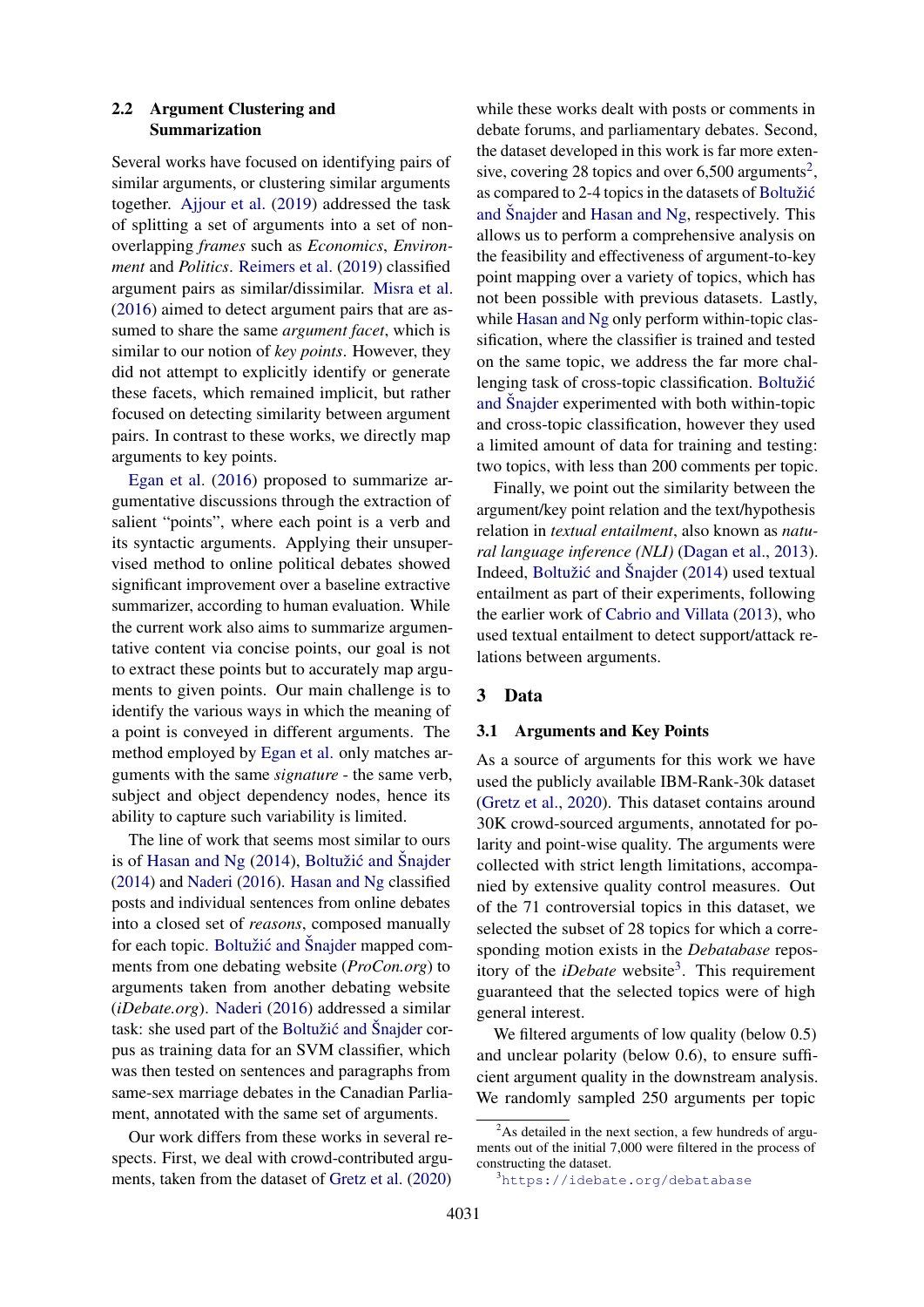from the set of arguments that passed these filters (7,000 arguments in total for the 28 topics).

Debatabase lists several pro and con points per motion, where each point is typically 1-2 paragraphs long. The headline of each point is a concise sentence that summarizes the point. Initially, we intended to use these point headlines as our key points. However, we found them to be unsuitable for our purpose, due to a large variance in their level of specificity, and their low coverage of the crowd's arguments, as observed in our preliminary analysis.

To overcome this issue, we let a domain expert who is a professional debater write the key points from scratch. The expert debater received the list of topics and was asked to generate a maximum of 7 key points for each side of the topic, without being exposed to the list of arguments per topic. The maximal number of key points was set according to the typical number of pro and con points in Debatabase motions.

The process employed by the expert debater to produce the key points comprised several steps:

- 1. Given a debate topic, generate a list of possible key points in a constrained time frame of 10 minuets per side.
- 2. Unify related key points that can be expressed as a single key point.
- 3. Out of the created key points, select a maximum of 7 per side that are estimated to be the most immediate ones, hence the most likely to be chosen by crowd workers.

The process was completed within two working days. A total of 378 key points were generated, an average of 6.75 per side per topic.

### 3.2 Mapping Arguments to Key Points

#### 3.2.1 Annotation Process

Using the Figure Eight crowd labeling platform<sup>[4](#page-3-0)</sup>, we created gold labels for associating the arguments selected as described in Section [3.1](#page-2-2) with key points. For each argument, given in the context of its debatable topic, annotators were presented with the key points created for this topic in the relevant stance. They were guided to mark all of the key points this argument can be associated with, and if none are relevant, to select the 'None' option. Each argument was labeled by 8 annotators.

Quality Measures: to ensure the quality of the collected data, the following measures were taken -

- 1. Test questions. Annotators were asked to determine the stance of each argument towards the topic. Similarly to [Toledo et al.](#page-10-9) [\(2019\)](#page-10-9), this question functioned as a hidden text ques-tion<sup>[5](#page-3-1)</sup>. All judgments of annotators failing in more than 10% of the stance questions were discarded.
- 2. Annotator- $\kappa$  score. This score, measuring inter annotator agreement, as defined by [Toledo](#page-10-9) [et al.](#page-10-9) [\(2019\)](#page-10-9), was calculated for each annotator, and all judgments of annotators with annotator- $\kappa < 0.3$  were ignored. This score averages all pair-wise Cohen's Kappa [\(Landis](#page-9-14) [and Koch,](#page-9-14) [1997\)](#page-9-14) for a given annotator, for any annotator sharing at least 50 judgments with at least 5 other annotators.
- 3. Selected group of trusted annotators. As in [Gretz et al.](#page-9-11) [\(2020\)](#page-9-11), the task was only available to a group of annotators which had performed well in previous tasks by our team.

As described above, the annotation of each key point with respect to a given argument was performed independently, and each annotator could select multiple key points to be associated with each given argument. For the purpose of calculating inter-annotator agreement, we considered *(argument, key point)* pairs, annotated with a binary label denoting whether the argument was matched to the key point. Fleiss' Kappa for this task was 0.44 [\(Fleiss,](#page-9-15) [1971\)](#page-9-15), and Cohen's Kappa was 0.5 (averaging Annotator- $\kappa$  scores). These scores correspond to "moderate agreement" and are comparable to agreement levels previously reported for other annotation tasks in computational argumen-tation (Boltužić and Šnajder, [2014;](#page-9-6) [Ein-Dor et al.,](#page-9-3) [2020\)](#page-9-3). As for the stance selection question, 98% of the judgments were correct, indicating overall high annotation quality.

Data Cleansing: In addition to the above measures, the following annotations were removed from the data: (i) Annotations in which the answer to the stance selection question was wrong; (ii) Annotations in which key point choice was illegal the 'None' option and one of the key points were

<span id="page-3-1"></span> $5$ Unlike [Toledo et al.,](#page-10-9) the results were analyzed after the task was completed, and the annotators were not aware of their success/failure.

<span id="page-3-0"></span><sup>4</sup><http://figure-eight.com>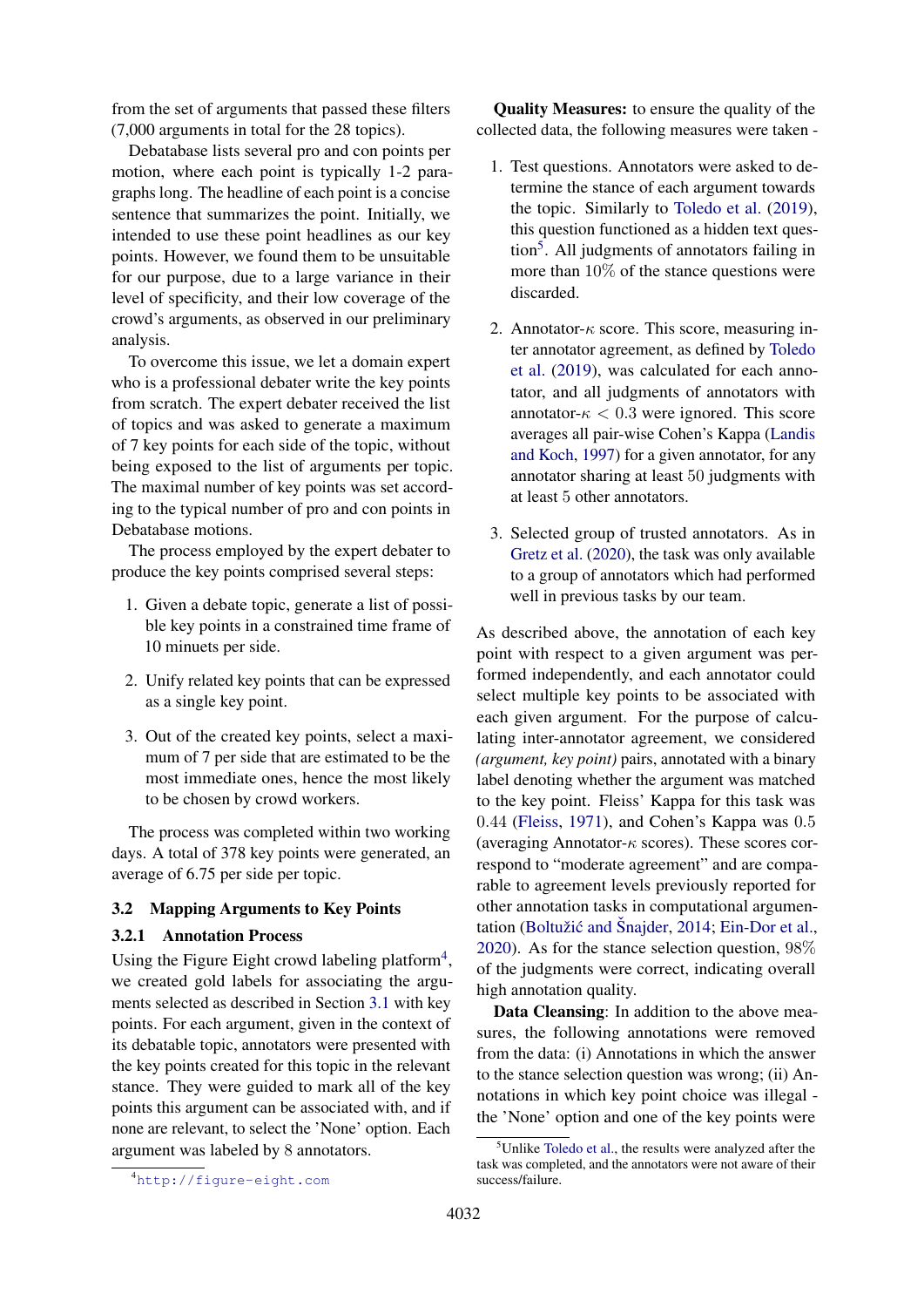both selected. However, the rate of these errors, for each of the annotators, was rather low  $\left($  < 10\% and  $< 5\%$ , respectively).

Arguments left with less than 7 valid judgments after applying the above quality measures and data cleansing were removed from the dataset. 6, 568 labeled arguments remain in the dataset.

### 3.2.2 Annotation Results

Next, we consolidate the individual annotations as follows. We say that an argument  $\alpha$  is mapped to a key point  $k$  if at least 60% of the annotators mapped  $a$  to  $k$ . Recall that an argument can be mapped to more than one key point. Similarly, we say that a has *no key point* if at least 60% of the annotators mapped a to None (which is equivalent to not selecting any key point for the argument). Otherwise, we say that a is *ambiguous*, i.e., the annotations were indecisive. Table [2](#page-5-0) shows examples for arguments and their matching key points in our dataset.

The distribution of the arguments in the dataset over the above categories is shown in Table [3.](#page-5-1) Remarkably, our key points, composed independently of the arguments, were able to cover 72.5% of them, with 5% of the arguments mapped to more than one key point.

We further investigated the differences between arguments in each category, by comparing their average quality score (taken from the IBM-Rank-30k dataset), number of tokens and number of sentences. The results are shown as additional columns in Table [3.](#page-5-1) Interestingly, arguments that have no key point tend to be shorter and have lower quality score, comparing to arguments mapped to a single key point; arguments mapped to more than one key point are the longest and have the highest quality.

Figure [1](#page-4-0) examines the impact of the number of key points on argument coverage. For each topic and stance, we order the key points according to the number of their matched arguments, and add them incrementally. The results indicate that arguments are not trivially mapped to only one or two key points, but a combination of several key points is required to achieve high coverage. The marginal contribution decays for the sixth and seventh key points, suggesting that seven key points indeed suffice for this task.

22.8% of the arguments are *ambiguous*. Annotations for these arguments are split over several possible key points, none reaching the 60% threshold. For instance, the argument *"homeschooling*

<span id="page-4-0"></span>

Figure 1: Argument coverage per number of key points.

*enables parents with fringe views to push their agenda on their children without allowing exposure to alternative viewpoints."*, had two key points with annotator votes higher than 40%, but below 60%:

- 1. *Homeschools cannot be regulated / standardized.*
- 2. *Parents are not qualified as teachers.*

Such cases suggest that many arguments are somewhat covered by the key points, but if the judgment is not clear-cut, the different intuitions of the annotators may result in no label receiving the required majority.

#### 3.3 Final Dataset Generation

The *ArgKP* dataset includes *(argument, key point)* pairs with binary labels indicating whether the argument is matched to the key point. The dataset was created from the labeled data as follows. We define the *label score* of a pair as the fraction of annotations that classified the pair as matching . Pairs with label score  $\geq 0.6$  were labeled as positive (matching). Pairs with label score  $\leq 0.15$  were labeled as negative (non-matching). Pairs with label score in between these thresholds were removed.

We further cleansed our data by discarding key points having less than three matching arguments. This led to the removal of 135 out of the 378 key points and 14,679 out of 38,772 pairs obtained from the previous step.

The final dataset has 24,093 labeled *(argument, key point)* pairs, of which 4,998 pairs (20.7%) are positive. It has 6,515 arguments (232.67 per topic), and 243 key points (8.67 key points per topic). For each pair, the dataset also specifies the topic and the stance of the argument towards the topic.

We assessed the quality of the resulting dataset by having an expert annotator<sup>[6](#page-4-1)</sup> mapping 100 ran-

<span id="page-4-1"></span><sup>&</sup>lt;sup>6</sup>A professional debater who was not involved in the development of the dataset.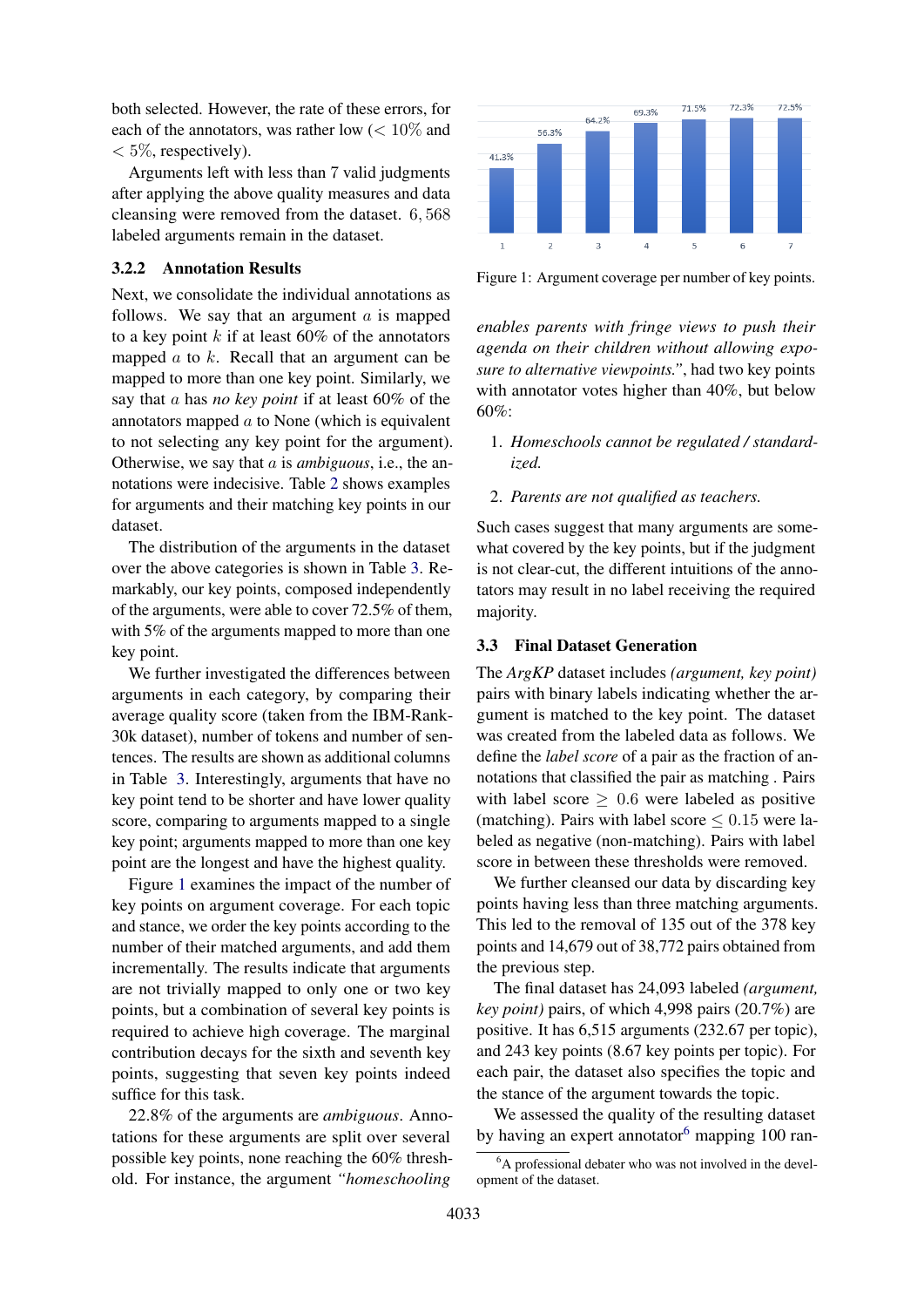<span id="page-5-0"></span>

| <b>Topic</b>                 | Argument                                         | <b>Associated Key Point(s)</b>               |  |  |  |
|------------------------------|--------------------------------------------------|----------------------------------------------|--|--|--|
| We should end mandatory      | Forcing members of a profession to retire at     | A mandatory retirement age decreases insti-  |  |  |  |
| retirement.                  | a certain age creates an experience drain.       | tutional knowledge.                          |  |  |  |
| We should ban the use of     | Child actors are fine to use as long as there    | Child performers should not be banned as     |  |  |  |
| child actors.                | is a responsible adult watching them.            | long as there is supervision/regulation.     |  |  |  |
| We should close Guan-        | Guantanamo can provide security for ac-          | The Guantanamo bay detention camp is bet-    |  |  |  |
| tanamo Bay detention camp.   | cused terrorists who would be hurt in the        | ter for prisoners than the alternatives.     |  |  |  |
|                              | general prison population.                       |                                              |  |  |  |
| Assisted suicide should be a | People have a basic right to bodily autonomy,    | People should have the freedom to choose     |  |  |  |
| criminal offence.            | deciding whether or not to die with minimal      | to end their life.                           |  |  |  |
|                              | suffering and dignity is integral to that right. | Assisted suicide gives dignity to the person |  |  |  |
|                              |                                                  | that wants to commit it.                     |  |  |  |
| should<br>We<br>human<br>ban | The world is already overpopulated, cloning      | No key point                                 |  |  |  |
| cloning.                     | humans will only contribute to this problem.     |                                              |  |  |  |

Table 2: Examples for key point association to arguments.

<span id="page-5-1"></span>

|                     | $%$ Arguments | <b>Ouality</b> | # Tokens | # Sentences |
|---------------------|---------------|----------------|----------|-------------|
| No key point        | $4.7\%$       | 0.75           | 16.35    | 1.09        |
| Ambiguous           | 22.8%         | 0.80           | 18.97    | 1.15        |
| Single key point    | 67.5%         | 0.84           | 18.54    | 1.15        |
| Multiple key points | 5.0%          | 0.91           | 23.66    |             |

Table 3: Argument statistics by key point matches.

domly sampled arguments to key points, and comparing the annotations to the gold labels for all the corresponding pairs in the dataset. We obtained a remarkably high Cohen's Kappa of 0.82 ("almost perfect agreement"), validating the high quality of the dataset.

### 4 Experiments

### 4.1 Experimental Setup

We perform the task of matching arguments to key points in two steps. In the *Match Scoring* step (Section [4.1.1\)](#page-5-2), we generate a score for each argument and key point. Then, in the *Match Classification* step (Section [4.1.2\)](#page-6-0), we use these scores to classify the pairs as matching or non-matching.

We perform 4-fold cross-validation over the ArgKP dataset. Each fold comprises 7 test topics, 17 train topics and 4 development topics.

#### <span id="page-5-2"></span>4.1.1 Match Scoring

We experimented with both unsupervised and supervised methods for computing a match score for a given *(argument, key point)* pair. We also explored transfer learning from the related task of natural language inference (NLI).

#### Unsupervised Methods

• Tf-Idf. In order to assess the role of lexical overlap in the matching task, we represent each argument and key point as tf-idf

weighted word vectors and use their cosine similarity as the match score.

• Word Embedding. We examined averaged word embeddings using GloVe [\(Pennington](#page-10-10) [et al.,](#page-10-10) [2014\)](#page-10-10) and BERT [\(Devlin et al.,](#page-9-16) [2019\)](#page-9-16). GloVe is a context independent model that computes a single embedding for each word. BERT is a contextualized embedding model that takes the entire sentence into account. We also experimented with other embedding methods that under-performed BERT and thus their results are not reported here: Universal Sentence Encoder [\(Cer et al.,](#page-9-17) [2018\)](#page-9-17) and InferSent [\(Conneau et al.,](#page-9-18) [2017\)](#page-9-18). Again, we use cosine similarity to compute the match score.

Supervised Methods. We fine tuned the BERTbase-uncased and BERT-large-uncased models [\(De](#page-9-16)[vlin et al.,](#page-9-16) [2019\)](#page-9-16) to predict matches between argument and key point pairs. We added a linear fully connected layer of size 1 followed by a sigmoid layer to the special [CLS] token in the BERT model, and trained it for three epochs with a learning rate of 2e-5 and a binary cross entropy loss.

NLI Transfer Learning. We also experimented with transfer learning from NLI to our task of argument-to-key point match classification. This was motivated by the similarity between these tasks (as discussed in Section [2.2\)](#page-2-3), as well as the availability of large-scale NLI labeled datasets. We con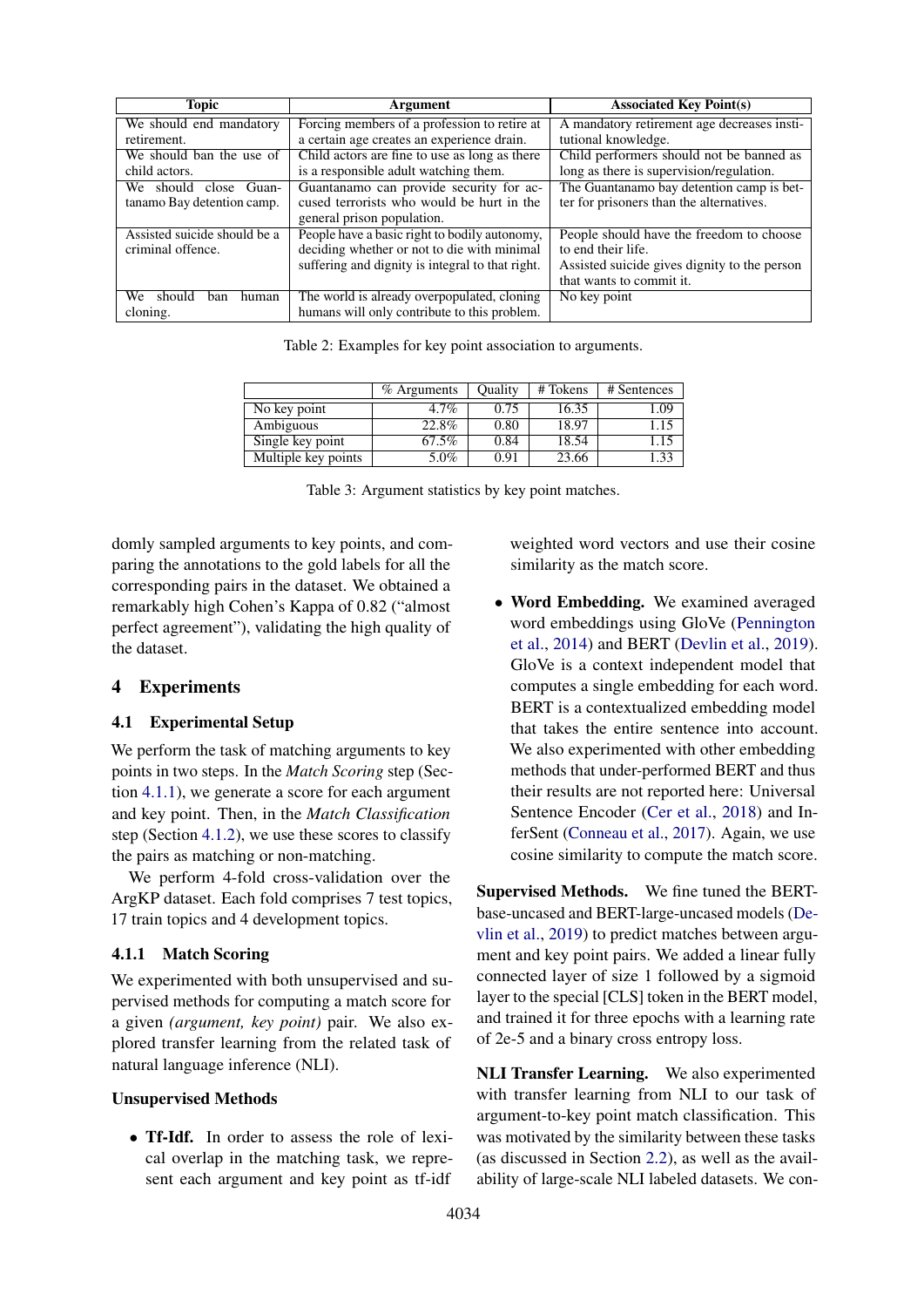sidered the Stanford (SNLI) and the Multi-Genre (MNLI) datasets [\(Bowman et al.,](#page-9-19) [2015;](#page-9-19) [Williams](#page-10-11) [et al.,](#page-10-11) [2018\)](#page-10-11), each comprising hundreds of thousands of labeled premise-hypothesis pairs. Pairs labeled as ENTAILMENT were considered positive instances, while the rest of the pairs, labeled as NEUTRAL or CONTRADICTION were considered negative. We trained BERT-base and BERT-large models on each of these datasets, following the procedure described above.

# <span id="page-6-0"></span>4.1.2 Match Classification

In the match classification step we select the matching key points for each argument, based on their respective matching scores. The classification can be done locally, treating each pair individually, or globally, by examining all possible key points for each argument. We compared the following policies for selecting matching key points for a given argument.

Threshold. For each fold, we find the threshold on the match score that maximizes the F1 score for the positive (matching) class. Pairs whose score exceeds the learned threshold are considered matched.

Best Match (BM). Using a threshold is not optimal for our data, where most arguments have at most one matched key point. A natural solution is to select the best matching key point. For each argument, we consider all key points for the same topic and stance as candidates and predict only the candidate with the highest match score as matched to the argument and the rest as unmatched. Note that this is the only fully unsupervised selection policy, as it does not require labeled data for learning a threshold.

**BM+Threshold.** The *BM* policy always assigns exactly one key point for each argument, while 27.5% of the arguments in our data are not matched to any key point. To address this, we combine the two former policies. The top matching key point is considered a match only if its match score exceeds the learned threshold.

Dual Threshold. In order to account for arguments with more than one matching key point, two thresholds are learned. If two key points exceed the lower threshold and at least one of them exceeds the upper threshold, both will be matched. Otherwise, it works the same as the *BM+Threshold*

policy using only the lower threshold. This allows for zero to two matches per argument.

Thresholds are learned from the development set for supervised match scoring methods, and from both train and development set for unsupervised match scoring methods.

# 4.2 Results

# 4.2.1 Match Scoring Methods

Table [4](#page-7-0) compares the various match scoring methods, all using the *Threshold* key point selection policy. Results are obtained by micro-averaging over the argument-key point pairs in each fold, and averaging over the different folds. We consider Precision, Recall and F1 of the positive class, as well as the overall accuracy. We also list for reference the majority class baseline that always predicts "no match", and the random baseline, which randomly predicts the positive class according to its probability in the training data.

The unsupervised models fail to capture the relation between the argument and the key points. Tf-Idf and Glove perform the worst, showing that simple lexical similarity is insufficient for this task. BERT embedding does better but still reaches a relatively low F1 score of 0.4.

In contrast to the unsupervised models, supervised models are shown to perform well. BERT with fine tuning leads to a substantial improvement, reaching F1 score of 0.657 with the BERT-base model, and 0.684 with the BERT-large model.

BERT Models trained on NLI data are considerably better than the unsupervised methods, with the best model reaching F1 of 0.526, yet their performance is still far below the supervised models trained on our ArgKP dataset. This may reflect both the similarities and the differences between NLI and the current task. We have also experimented with combining these two types of data in cascade: BERT was first trained on a large NLI dataset (SNLI, MNLI or their union), and was then fine-tuned on the smaller ArgKP data. However, it did not improve the supervised results.

Error Analysis. By analyzing the top errors of the supervised classifier (BERT-large), we found several systematic patterns of errors. In most cases, non-matching arguments and key points received a high match score in one of the following cases:

• They share some key phrases. For example: *"It is unfair to only subsidize vocational education. Achieving a more advanced education*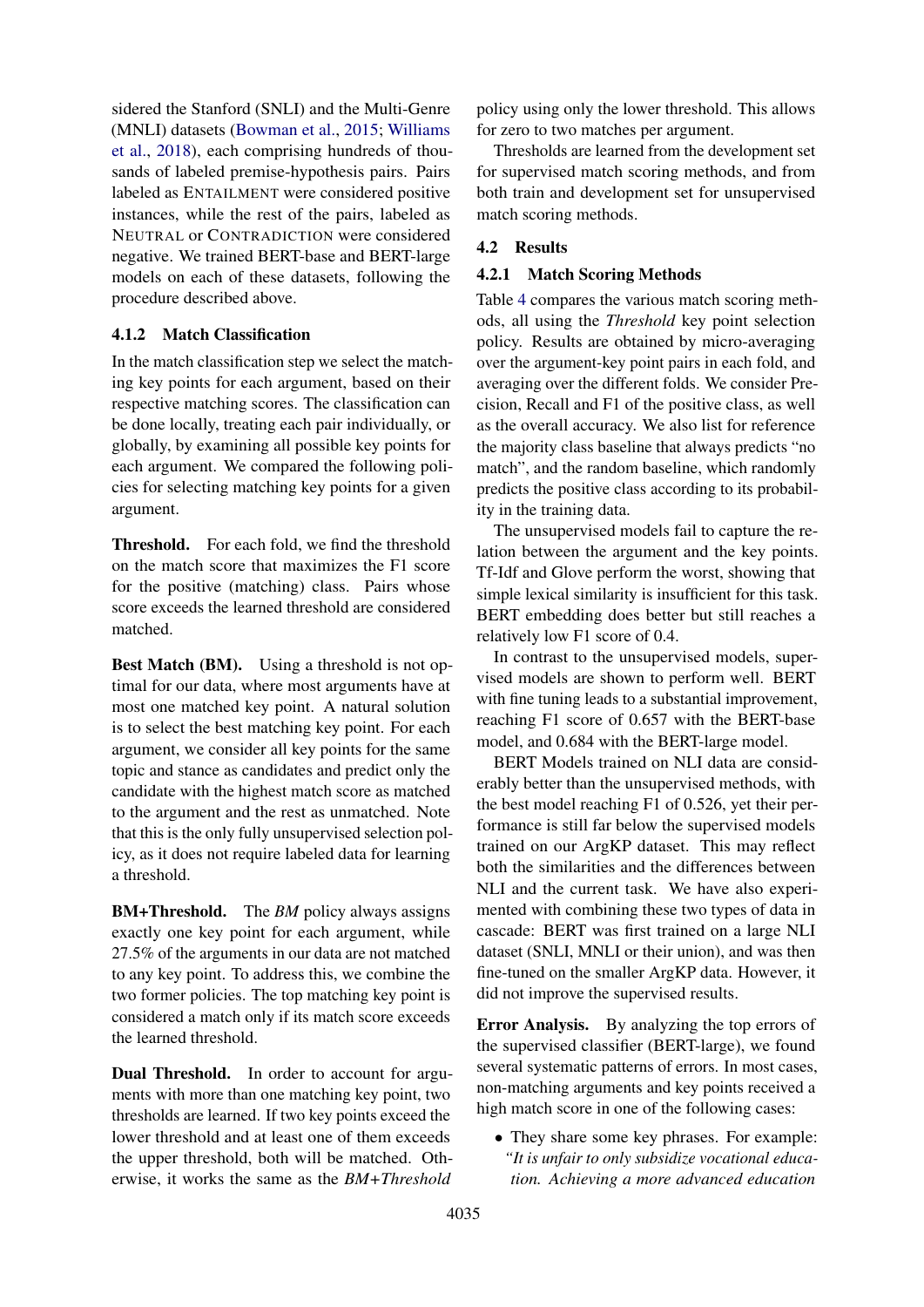<span id="page-7-0"></span>

|                              |                         | Acc   | P     | R     | F1    |
|------------------------------|-------------------------|-------|-------|-------|-------|
|                              | <b>Majority Class</b>   | 0.793 |       | 0.000 |       |
|                              | Random Predictions      | 0.679 | 0.206 | 0.200 | 0.203 |
| Unsupervised Methods         | Tf-Idf                  | 0.512 | 0.246 | 0.644 | 0.352 |
|                              | Glove Embeddings        | 0.346 | 0.212 | 0.787 | 0.330 |
|                              | <b>BERT</b> Embeddings  | 0.660 | 0.319 | 0.550 | 0.403 |
| Supervised Methods           | BERT-base (ArgKP)       | 0.844 | 0.609 | 0.718 | 0.657 |
|                              | BERT-large (ArgKP)      | 0.868 | 0.685 | 0.688 | 0.684 |
| <b>NLI</b> Transfer Learning | <b>BERT-base (SNLI)</b> | 0.777 | 0.472 | 0.514 | 0.485 |
|                              | <b>BERT-base (MNLI)</b> | 0.772 | 0.470 | 0.558 | 0.505 |
|                              | BERT-large (SNLI)       | 0.765 | 0.456 | 0.533 | 0.487 |
|                              | BERT-large (MNLI)       | 0.792 | 0.518 | 0.542 | 0.526 |

Table 4: Comparison of match scoring methods, using the *Threshold* selection policy. P, R and F1 refer to the positive class. Acc is the accuracy.

<span id="page-7-1"></span>

|                   | All       |      |      | Single    |      | Multiple          |      |      | No                |      |      |
|-------------------|-----------|------|------|-----------|------|-------------------|------|------|-------------------|------|------|
|                   | Arguments |      |      | Key Point |      | <b>Key Points</b> |      |      | <b>Key Points</b> |      |      |
|                   | Acc       | р    |      | F1        | D    |                   | F1   |      |                   | F1   | Acc  |
| Threshold         | 868       | .685 | .688 | .684      | .720 | .686              | .701 | .904 | .690              | .782 | .933 |
| <b>Best Match</b> | .876      | .696 | 711  | 703       | .836 | .747              | .789 | .936 | .448              | .606 | .839 |
| BM+Threshold      | .890      | .772 | .665 | .713      | .856 | .699              | .769 | .941 | .421              | .580 | .915 |
| Dual Threshold    | .887      | .721 | 740  | .730      | .784 | .752              | .767 | .945 | .656              | .773 | .908 |

Table 5: Comparing key point selection policies, using BERT-large trained on the ArgKP dataset for match scoring.

*is very expensive and it would also need to be subsidized."* and *"Subsidizing vocational education is expensive".*

- They share a large portion of the sentence, but not the main point, for example: *"Women should be able to fight if they are strong enough"* and *"Women should be able to serve in combat if they choose to".*
- They are at least partially related, but labeled as non-matching due to a better fitting key point for the same argument. For example: *"We should subsidize space exploration because it increases the knowledge of the universe we are in"* and *"Space exploration improves science/technology"* can be considered matched, but were labeled as unmatched due to the key point *"Space exploration unravels information about the universe"*. Using the *Best Match* policy helps in these cases.

For arguments and key points that were labeled as matched but received a low match score, the relation was in many cases implied or required some further knowledge, for examples: *"Journalism is an essential part of democracy and freedom of expression and should not be subsidized by the state."* and *"government intervention has the risk of inserting bias/harming objectivity".*

### 4.2.2 Key Point Selection Policies

Table [5](#page-7-1) compares different key point selection policies, all using the best performing match scoring method: BERT-large fine-tuned on ArgKP. We report the results over the whole dataset ("all arguments"), as well as the subsets of arguments having none, single or multiple matching key points according to the labeled data. In case of no matches we present the accuracy, as recall and F1 scores are undefined. When considering all the arguments, the *Dual Threshold* policy achieves the best F1 score of 0.73. The *Threshold* method performs well for arguments with no matches or multiple matches. When there is exactly one match (the common case in our data), it has lower precision. The *Best Match* policy performs well when there is a single match, but is not able to cope with arguments that have no matches or have multiple matches. The *BM+Threshold* method combines the two and is useful when there are no matching key points or a single matching key point, but still have lower recall when there are multiple matching key points. The *Dual Threshold* method improves the recall and therefore the F1 score for multiple matches while maintaining good performance for arguments with single or no matches.

Figure [2](#page-8-2) shows Precision-Recall trade-off for the various policies, using the different possible thresholds, computed for one of the folds. For each policy, we specify the best F1 score, as well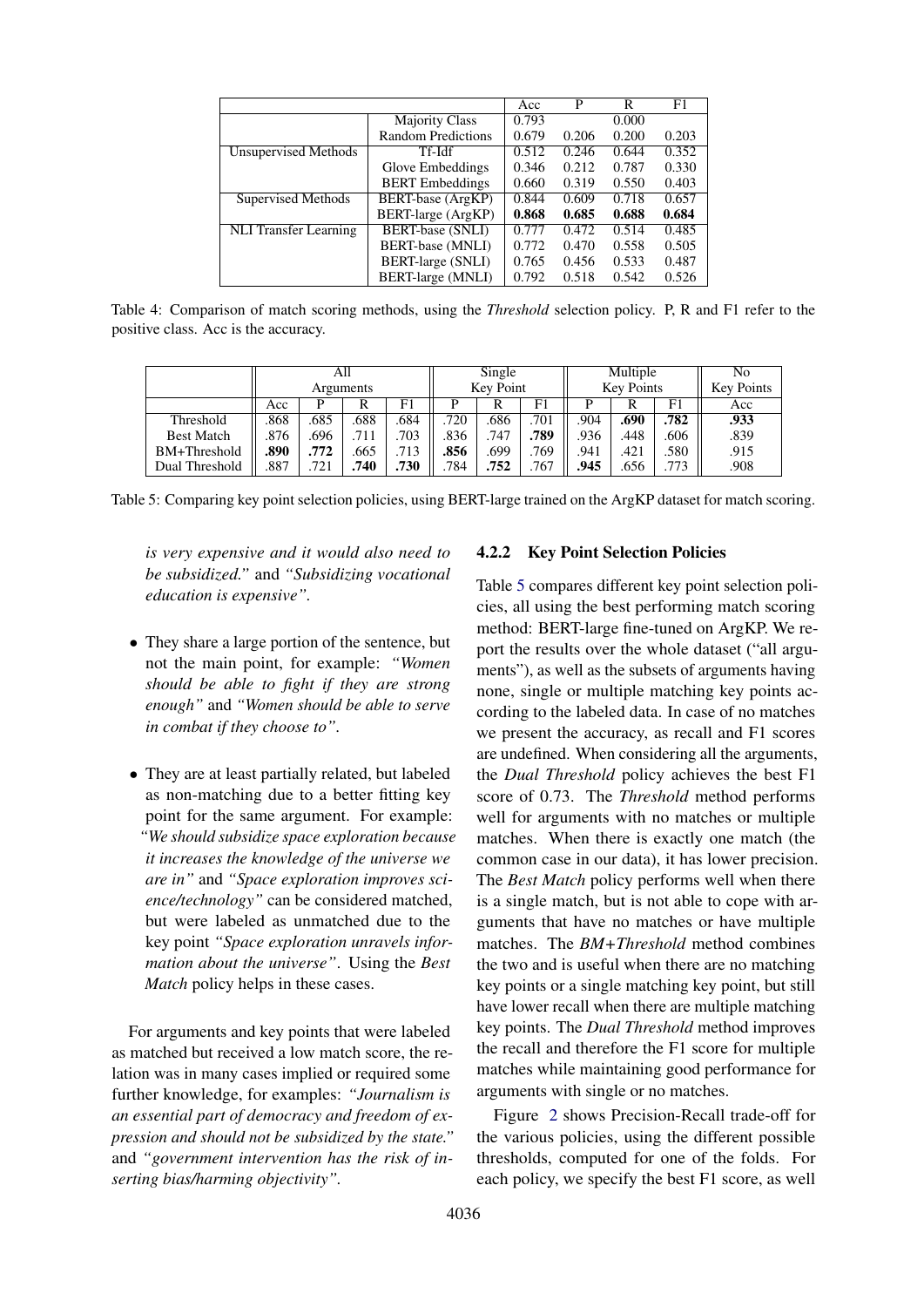<span id="page-8-2"></span>

Figure 2: Precision/Recall trade-off for different key point selection policies. For each method, the highest F1 score, as well as the F1 score for the chosen threshold are specified. For the *Best Match + Threshold* policy, these two scores coincide.

as the F1 score obtained for the selected threshold, which was optimized over the development set. The *Threshold* policy allows to control recall, up to one (where the threshold is zero), at the price of low precision. The *BM+Threshold* policy generates the highest precision, but low recall, since at most one candidate is selected. Note that when the threshold is zero, the *BM+Threshold* policy is equivalent to the *BM* policy. The *Dual Threshold* policy offers the best trade-off, for mid-range precision and recall.

### 5 Conclusion

This work addressed the practical problem of summarizing a large collection of arguments on a given topic. We proposed to represent such summaries as a set of key points scored according to their relative salience. Such summary aims to provide both textual and quantitative views of the argument data in a concise form. We demonstrated the feasibility and effectiveness of the proposed approach through extensive data annotation and analysis. We showed that a domain expert can quickly come up with a short list of pro and con key points per topic, that would capture the gist of crowd-contributed arguments, even without being exposed to the arguments themselves. We studied the problem of automatically matching arguments to key points, and developed the first large-scale dataset for this task, which we make publicly available.

Our experimental results demonstrate that the

problem is far from trivial, and cannot be effectively solved using unsupervised methods based on word or sentence-level embedding. However, by using state of the art supervised learning methods for match scoring, together with an appropriate key point selection policy for match classification, we were able to achieve promising results on this task.

The natural next step for this work is the challenging task of automatic key point generation. In addition, we plan to apply the methods presented in this work also to automatically-mined arguments. Finally, detecting the more implicit relations between the argument and the key point, as seen in our error analysis, is another intriguing direction for future work.

### Acknowledgments

We would like to thank the anonymous reviewers for their helpful comments and suggestions.

#### References

- <span id="page-8-0"></span>Yamen Ajjour, Milad Alshomary, Henning Wachsmuth, and Benno Stein. 2019. [Modeling frames in ar](https://doi.org/10.18653/v1/D19-1290)[gumentation.](https://doi.org/10.18653/v1/D19-1290) In *Proceedings of the 2019 Conference on Empirical Methods in Natural Language Processing and the 9th International Joint Conference on Natural Language Processing (EMNLP-IJCNLP)*, pages 2922–2932, Hong Kong, China. Association for Computational Linguistics.
- <span id="page-8-1"></span>Roy Bar-Haim, Indrajit Bhattacharya, Francesco Dinuzzo, Amrita Saha, and Noam Slonim. 2017. [Stance](http://aclweb.org/anthology/E17-1024)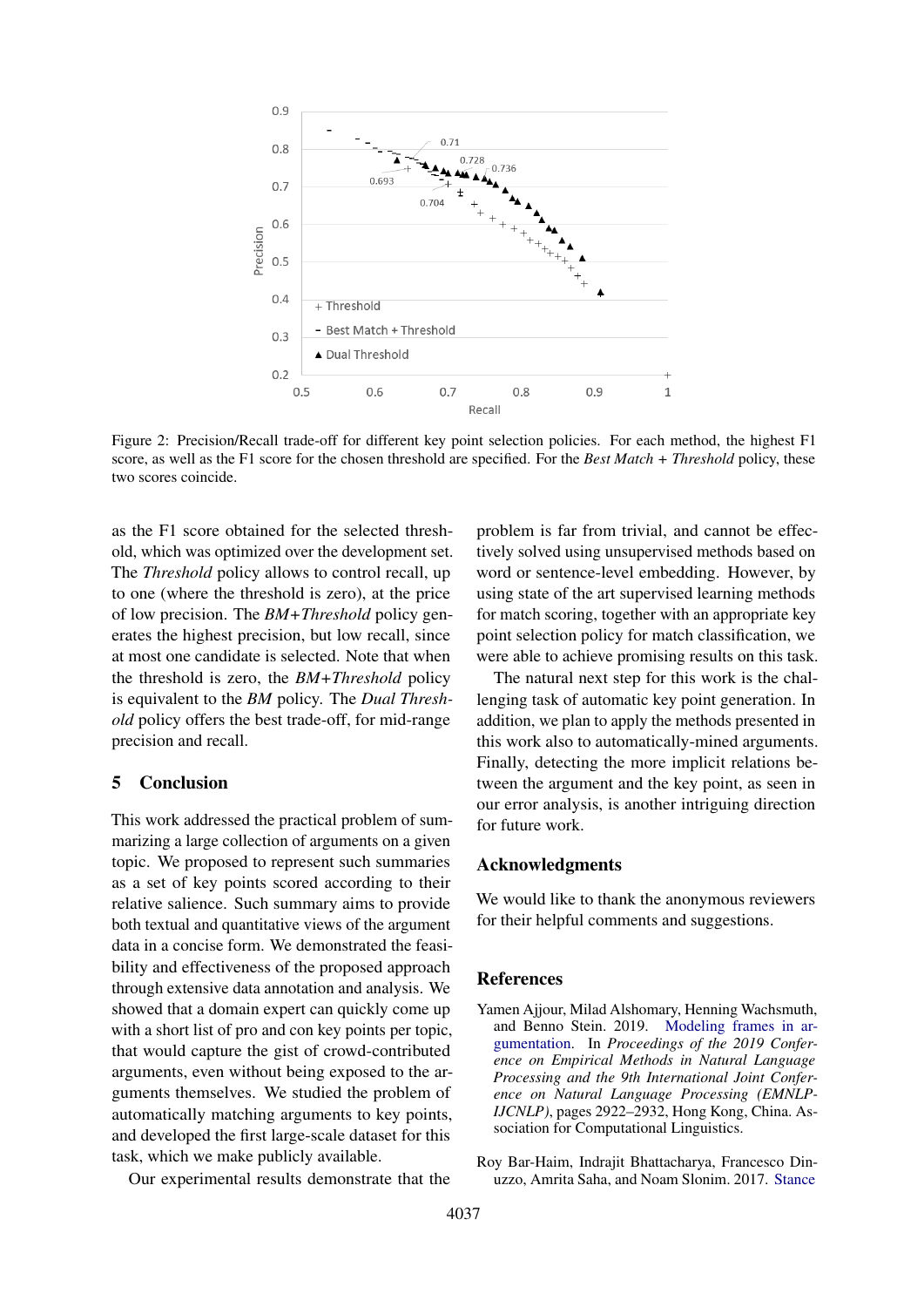[classification of context-dependent claims.](http://aclweb.org/anthology/E17-1024) In *Proceedings of the 15th Conference of the European Chapter of the Association for Computational Linguistics: Volume 1, Long Papers*, pages 251–261. Association for Computational Linguistics.

- <span id="page-9-6"></span>Filip Boltužić and Jan Šnajder. 2014. [Back up your](https://doi.org/10.3115/v1/W14-2107) [stance: Recognizing arguments in online discus](https://doi.org/10.3115/v1/W14-2107)[sions.](https://doi.org/10.3115/v1/W14-2107) In *Proceedings of the First Workshop on Argumentation Mining*, pages 49–58, Baltimore, Maryland. Association for Computational Linguistics.
- <span id="page-9-19"></span>Samuel R. Bowman, Gabor Angeli, Christopher Potts, and Christopher D. Manning. 2015. [A large anno](https://doi.org/10.18653/v1/D15-1075)[tated corpus for learning natural language inference.](https://doi.org/10.18653/v1/D15-1075) In *Proceedings of the 2015 Conference on Empirical Methods in Natural Language Processing*, pages 632–642, Lisbon, Portugal. Association for Computational Linguistics.
- <span id="page-9-13"></span>Elena Cabrio and Serena Villata. 2013. [A natural lan](https://doi.org/10.1080/19462166.2013.862303)[guage bipolar argumentation approach to support](https://doi.org/10.1080/19462166.2013.862303) [users in online debate interactions.](https://doi.org/10.1080/19462166.2013.862303) *Argument & Computation*, 4(3):209–230.
- <span id="page-9-17"></span>Daniel Cer, Yinfei Yang, Sheng-yi Kong, Nan Hua, Nicole Limtiaco, Rhomni St John, Noah Constant, Mario Guajardo-Cespedes, Steve Yuan, Chris Tar, et al. 2018. Universal sentence encoder. *arXiv preprint arXiv:1803.11175*.
- <span id="page-9-18"></span>Alexis Conneau, Douwe Kiela, Holger Schwenk, Loic Barrault, and Antoine Bordes. 2017. Supervised learning of universal sentence representations from natural language inference data. *arXiv preprint arXiv:1705.02364*.
- <span id="page-9-12"></span>Ido Dagan, Dan Roth, Mark Sammons, and Fabio Massimo Zanzotto. 2013. *[Recognizing Textual Entail](https://doi.org/10.2200/S00509ED1V01Y201305HLT023)[ment: Models and Applications](https://doi.org/10.2200/S00509ED1V01Y201305HLT023)*. Synthesis Lectures on Human Language Technologies. Morgan & Claypool Publishers.
- <span id="page-9-16"></span>Jacob Devlin, Ming-Wei Chang, Kenton Lee, and Kristina Toutanova. 2019. [BERT: Pre-training of](https://doi.org/10.18653/v1/N19-1423) [deep bidirectional transformers for language under](https://doi.org/10.18653/v1/N19-1423)[standing.](https://doi.org/10.18653/v1/N19-1423) In *Proceedings of the 2019 Conference of the North American Chapter of the Association for Computational Linguistics: Human Language Technologies, Volume 1 (Long and Short Papers)*, pages 4171–4186, Minneapolis, Minnesota. Association for Computational Linguistics.
- <span id="page-9-9"></span>Charlie Egan, Advaith Siddharthan, and Adam Wyner. 2016. [Summarising the points made in online po](https://doi.org/10.18653/v1/W16-2816)[litical debates.](https://doi.org/10.18653/v1/W16-2816) In *Proceedings of the Third Workshop on Argument Mining (ArgMining2016)*, pages 134–143, Berlin, Germany. Association for Computational Linguistics.
- <span id="page-9-3"></span>Liat Ein-Dor, Eyal Shnarch, Lena Dankin, Alon Halfon, Benjamin Sznajder, Ariel Gera, Carlos Alzate, Martin Gleize, Leshem Choshen, Yufang Hou, Yonatan Bilu, Ranit Aharonov, and Noam Slonim. 2020. Corpus wide argument mining – a working solution. In *AAAI*.
- <span id="page-9-15"></span>Joseph L. Fleiss. 1971. Measuring nominal scale agreement among many raters. *Psychological Bulletin*, 76(5):378–382.
- <span id="page-9-11"></span>Shai Gretz, Roni Friedman, Edo Cohen-Karlik, Assaf Toledo, Dan Lahav, Ranit Aharonov, and Noam Slonim. 2020. A large-scale dataset for argument quality ranking: Construction and analysis. *AAAI*.
- <span id="page-9-5"></span>Kazi Saidul Hasan and Vincent Ng. 2014. [Why are](https://doi.org/10.3115/v1/D14-1083) [you taking this stance? identifying and classify](https://doi.org/10.3115/v1/D14-1083)[ing reasons in ideological debates.](https://doi.org/10.3115/v1/D14-1083) In *Proceedings of the 2014 Conference on Empirical Methods in Natural Language Processing (EMNLP)*, pages 751– 762, Doha, Qatar. Association for Computational Linguistics.
- <span id="page-9-14"></span>J. R. Landis and G. G. Koch. 1997. The measurements of observer agreement for categorical data. *Biometrics*, 33:159–174.
- <span id="page-9-0"></span>John Lawrence and Chris Reed. 2020. [Argument](https://doi.org/10.1162/coli_a_00364) [mining: A survey.](https://doi.org/10.1162/coli_a_00364) *Computational Linguistics*, 45(4):765–818.
- <span id="page-9-8"></span>Ran Levy, Yonatan Bilu, Daniel Hershcovich, Ehud Aharoni, and Noam Slonim. 2014. [Context depen](https://www.aclweb.org/anthology/C14-1141)[dent claim detection.](https://www.aclweb.org/anthology/C14-1141) In *Proceedings of COLING 2014, the 25th International Conference on Computational Linguistics: Technical Papers*, pages 1489– 1500, Dublin, Ireland. Dublin City University and Association for Computational Linguistics.
- <span id="page-9-2"></span>Ran Levy, Ben Bogin, Shai Gretz, Ranit Aharonov, and Noam Slonim. 2018. [Towards an argumentative con](http://aclweb.org/anthology/C18-1176)[tent search engine using weak supervision.](http://aclweb.org/anthology/C18-1176) In *Proceedings of the 27th International Conference on Computational Linguistics*, pages 2066–2081. Association for Computational Linguistics.
- <span id="page-9-1"></span>Ran Levy, Shai Gretz, Benjamin Sznajder, Shay Hummel, Ranit Aharonov, and Noam Slonim. 2017. [Un](https://doi.org/10.18653/v1/W17-5110)[supervised corpus–wide claim detection.](https://doi.org/10.18653/v1/W17-5110) In *Proceedings of the 4th Workshop on Argument Mining*, pages 79–84. Association for Computational Linguistics.
- <span id="page-9-4"></span>Amita Misra, Brian Ecker, and Marilyn Walker. 2016. [Measuring the similarity of sentential arguments in](https://doi.org/10.18653/v1/W16-3636) [dialogue.](https://doi.org/10.18653/v1/W16-3636) In *Proceedings of the 17th Annual Meeting of the Special Interest Group on Discourse and Dialogue*, pages 276–287, Los Angeles. Association for Computational Linguistics.
- <span id="page-9-7"></span>Marie-Francine Moens, Erik Boiy, Raquel Mochales Palau, and Chris Reed. 2007. [Automatic detection](https://doi.org/10.1145/1276318.1276362) [of arguments in legal texts.](https://doi.org/10.1145/1276318.1276362) In *Proceedings of the 11th International Conference on Artificial Intelligence and Law*, ICAIL '07, pages 225–230, New York, NY, USA. ACM.
- <span id="page-9-10"></span>Nona Naderi. 2016. Argumentation mining in parliamentary discourse. In *Proceedings of the 11th International Conference of the Ontario Society for the Study of Argumentation*, pages 1–9.